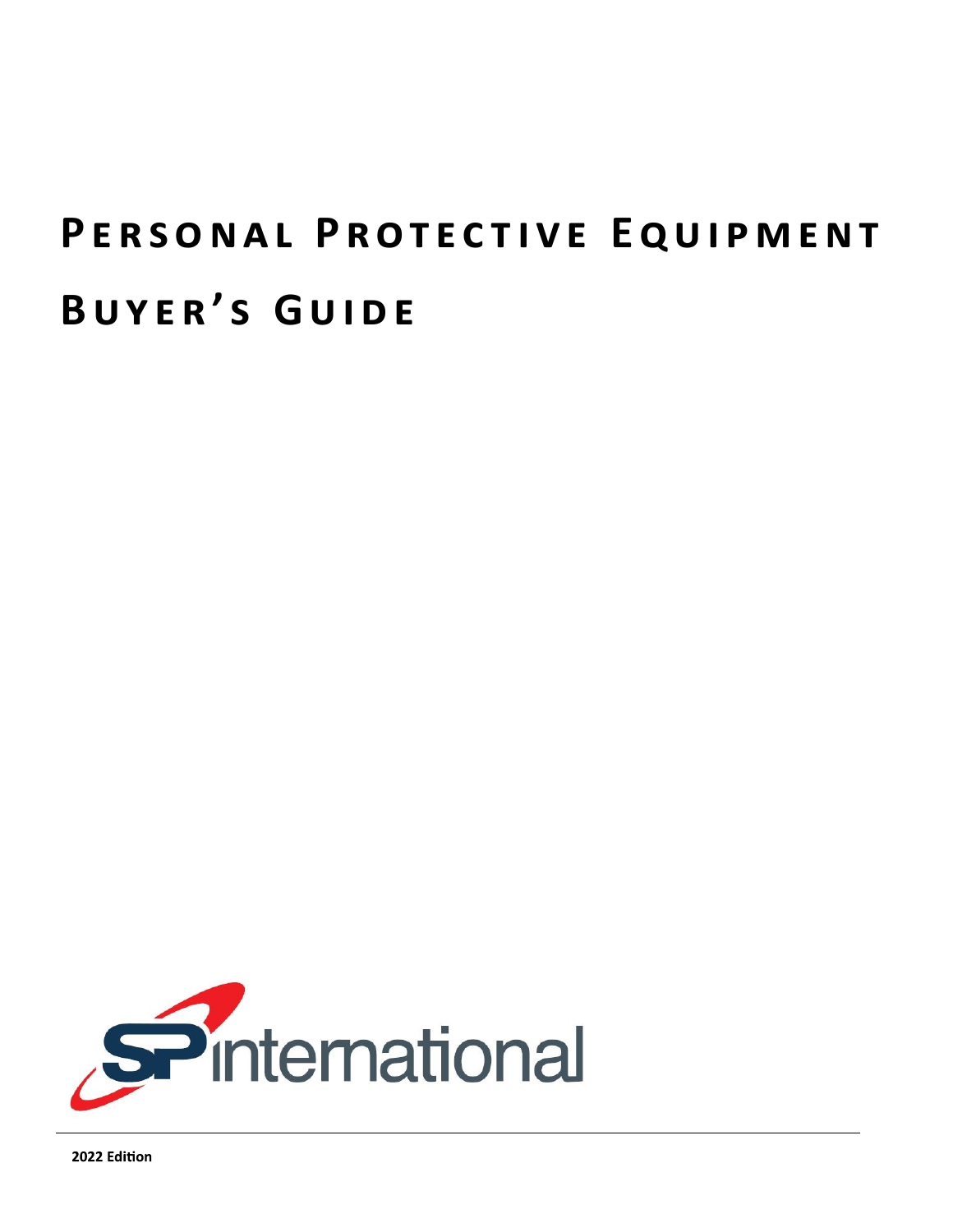### Page 2

| <b>Medical Grade Adult Mask</b> |         |                                        |                                                                                                                                                                                                                                                                                 |               |                                           |  |  |
|---------------------------------|---------|----------------------------------------|---------------------------------------------------------------------------------------------------------------------------------------------------------------------------------------------------------------------------------------------------------------------------------|---------------|-------------------------------------------|--|--|
| Product<br>Code                 | Product | Name                                   | Description                                                                                                                                                                                                                                                                     | Certification | Cost (CDN)                                |  |  |
| <b>SPIDMMG</b>                  |         | Disposable Medical<br>Mask (non-woven) | Standard: YY/T0969-2013<br>1st layer: Polypropylene Spunbond nonwoven<br>Weight: 25g/sm<br>2nd layer: Meltblown Nonwoven 25 g/sm<br>3rd layer: Polypropylene Spunbond nonwoven<br>25g/sm<br>Nose strip: Aluminum<br>Ear-Loop: Flat elastic or round elastic (latex free)        | <b>CE</b>     | \$250.00/1000<br>(0.25ea)<br>MOQ 5000 pcs |  |  |
| SPISMMG                         |         | Surgical Mask                          | Standard: YY0469-2011, EN14683<br>1st layer: Polypropylene Spunbond nonwoven<br>Weight: 25g/sm<br>2nd layer: Meltblown Nonwoven 25 g/sm<br>3rd layer: Polypropylene Spunbond nonwoven<br>25g/sm<br>Nose strip: Aluminum<br>Ear-Loop: Flat elastic or round elastic (latex free) | <b>CE</b>     | 10K pcs 0.96 ea<br>100K pcs 0.82 ea       |  |  |
| SPIFMMG                         |         | Disposable Medical<br>Mask (non-woven) | Standarad: YY/T0969-2013<br>1st layer: Polypropylene Spunbond nonwoven<br>Weight: 25g/sm<br>2nd layer: Meltblown Nonwoven 25 g/sm<br>3rd layer: Polypropylene Spunbond nonwoven<br>25g/sm<br>Nose strip: PE wire (Metal Free)                                                   | <b>CE</b>     | 10K pcs 2.45ea<br>100K pcs 2.35 ea        |  |  |

| <b>Contents</b>                      | Page          |
|--------------------------------------|---------------|
| Medical Grade Adult Mask             | $\mathcal{P}$ |
| Non-Medical Grade Mask               | 3             |
| COVID-19 IgM Antibody Rapid Test Kit | 3             |
| <b>Hand Sanitizer</b>                | 4             |
| Personal Protective Equipment        | 5             |
| <b>Medical Cotton Swabs</b>          | 6             |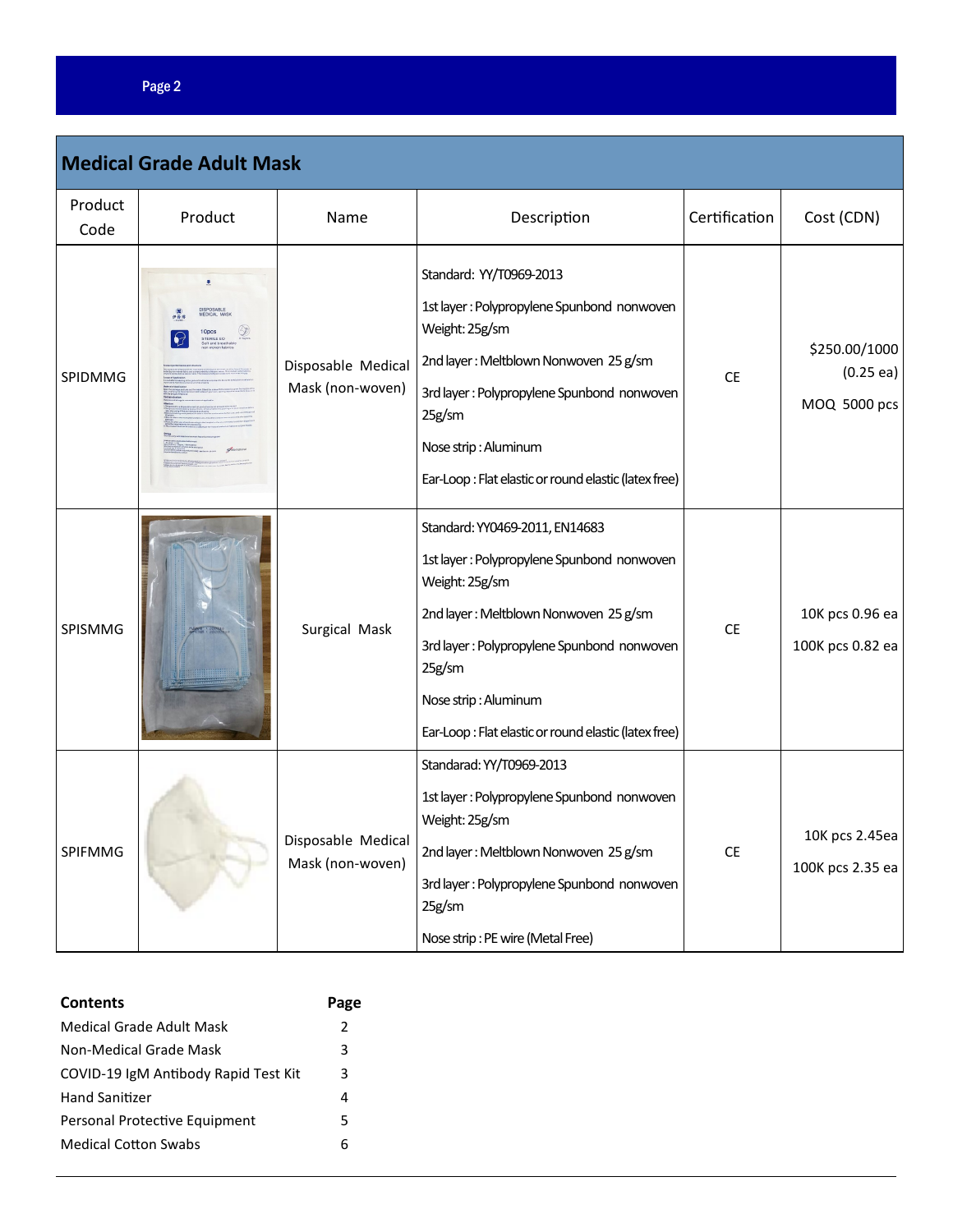## S-P International

| Page 3 |
|--------|
|--------|

| Product<br>Code | Product                                     | Name                                          | Description                                                                                                                                                                                                                                                                                                               | Certification                     | Cost (CDN)                                              |
|-----------------|---------------------------------------------|-----------------------------------------------|---------------------------------------------------------------------------------------------------------------------------------------------------------------------------------------------------------------------------------------------------------------------------------------------------------------------------|-----------------------------------|---------------------------------------------------------|
| SPIDMCU         | $-$ visvas<br><b>MASK</b> MOULTI            | Adult 3-PLY<br>Non-woven Mask<br>(Civil Use)  | EN14683:2019+AC:2019<br>YY 0469-2011<br>YY/T 0969-2013<br>BFE ≥95%<br>3 ply with ear loop<br>Size: 145 mm x 95 mm                                                                                                                                                                                                         | <b>CE</b>                         | \$150.00/1000<br>(0.15ea)<br>(50pcs/box)<br>MOQ 5000    |
| SPIKN95         |                                             | Adult KN95 MASK                               | Standard GB2626-2006, EN149<br>Size: 160mm*110mm Components - 5 layers<br>1st layer: Polypropylene Spunbond nonwoven<br>fabric<br>2nd layer: Meltblown Nonwoven fabric<br>3rd layer: Hot air cotton<br>4th layer: Meltblown Nonwoven fabric<br>5th layer: Polypropylene Spunbond nonwoven<br>fabric Nose strip : Aluminum | <b>CNAS TEST</b><br><b>REPORT</b> | 10K pcs 2.75 ea<br>100K pcs 2.50 ea                     |
| <b>SPIMBTK</b>  |                                             | Children Single-use<br><b>Protective Mask</b> | EN14683:2019+AC:2019<br>YY 0469-2011<br>YY/T 0969-2013<br>BFE ≥95%<br>3 ply with ear loop<br>Size: 145 mm x 90 mm                                                                                                                                                                                                         | <b>CE</b>                         | 10K pcs 0.69 ea<br>100K pcs 0.65 ea<br>500K pcs 0.62 ea |
|                 | <b>COVID-19 IgM Antibody Rapid Test Kit</b> |                                               |                                                                                                                                                                                                                                                                                                                           |                                   |                                                         |
| <b>SPITKH</b>   |                                             | COVID-19 IgM<br>Antibody Rapid<br>Test Kit    | NMPA Number: 202033400199<br>Qualitative detection of COVID-19 IgM Antibody<br>in human whole blood, serum plasma and<br>fingertip blood sample.<br>Reaction Condition: room temperature for 15<br>minutes<br>Clinic accordance rate >94%                                                                                 | <b>CE</b>                         | 1K pcs 19.45 ea<br>10K pcs 18.05 ea<br>100K pcs 16.65ea |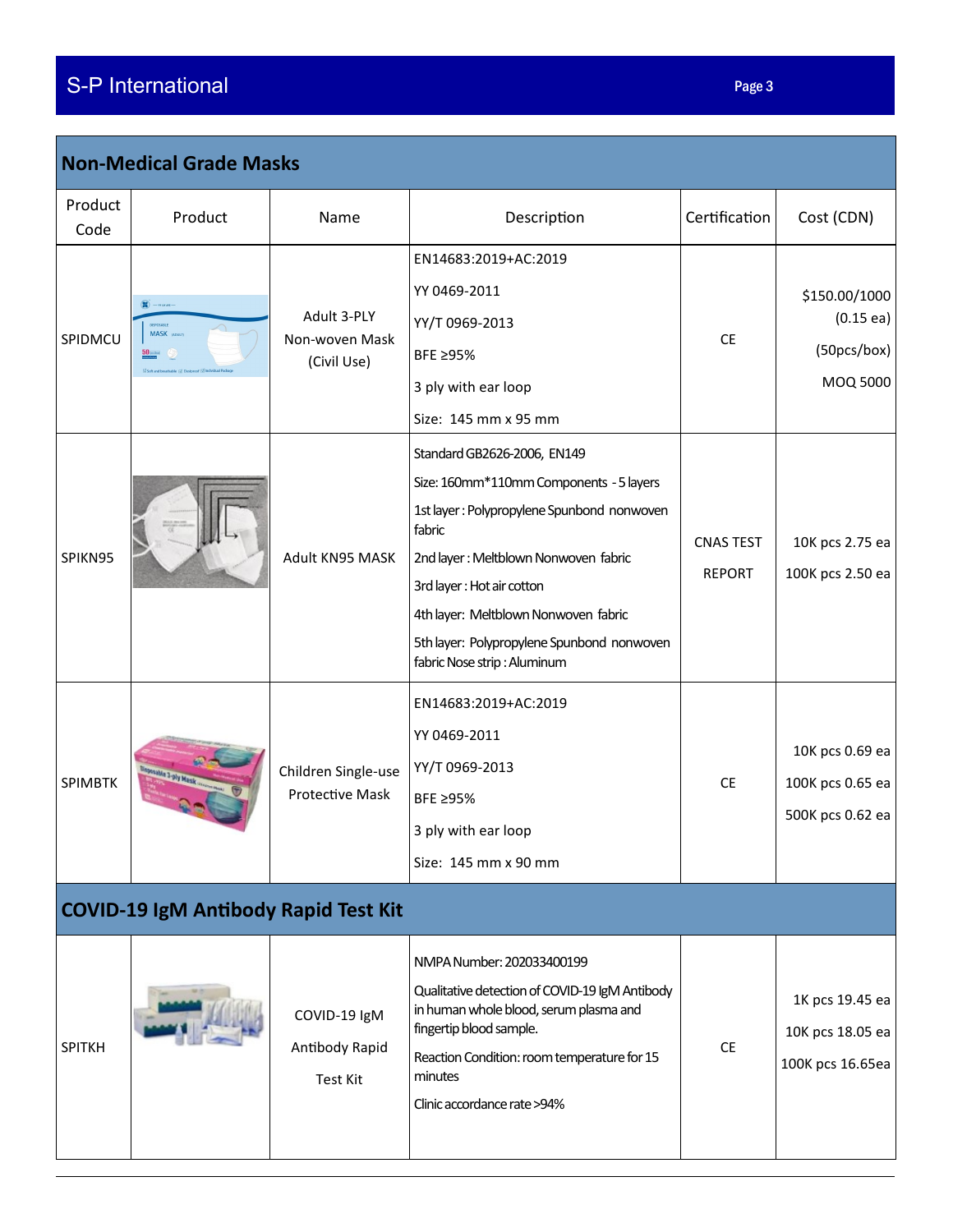#### Page 4

| <b>Hand Sanitizer</b> |            |                              |                                                                             |          |            |  |
|-----------------------|------------|------------------------------|-----------------------------------------------------------------------------|----------|------------|--|
| Product<br>Code       | Product    | Name                         | Description                                                                 | Quantity | Cost (CDN) |  |
| <b>SPIHS100</b>       | 60ml       | 65% v/v Aloe Vera            | <b>SGS Tested</b><br>Received Certificate of Analysis by Shell<br>Chemicals | 40K      | 2.16 ea.   |  |
|                       |            | 75% v/v Aloe Vera            | <b>SGS Tested</b><br>Received Certificate of Analysis by Shell<br>Chemicals | 40K      | 2.36 ea    |  |
|                       |            | Alcohol Free<br>Tea Tree Oil | <b>SGS Tested</b><br>Received Certificate of Analysis by Shell<br>Chemicals | 40K      | 1.65 ea    |  |
| <b>SPIHS101</b>       | 300ml      | 65% v/v Aloe Vera            | <b>SGS Tested</b><br>Received Certificate of Analysis by Shell<br>Chemicals | 30K      | 3.80 ea    |  |
|                       |            | 75% v/v Aloe Vera            | <b>SGS Tested</b><br>Received Certificate of Analysis by Shell<br>Chemicals | 30K      | 4.26 ea    |  |
|                       |            | Alcohol Free<br>Tea Tree Oil | <b>SGS Tested</b><br>Received Certificate of Analysis by Shell<br>Chemicals | 30K      | 2.28 ea    |  |
| <b>SPIHS102</b>       | A<br>500ml | 65% v/v Aloe Vera            | <b>SGS Tested</b><br>Received Certificate of Analysis by Shell<br>Chemicals | 30K      | 5.58 ea    |  |
|                       |            | 75% v/v Aloe Vera            | <b>SGS Tested</b><br>Received Certificate of Analysis by Shell<br>Chemicals | 30K      | 5.61 ea    |  |
|                       |            | Alcohol Free<br>Tea Tree Oil | <b>SGS Tested</b><br>Received Certificate of Analysis by Shell<br>Chemicals | 30K      | 2.68 ea    |  |
| <b>SPIHS103</b>       | 1L         | 65% v/v Aloe Vera            | <b>SGS Tested</b><br>Received Certificate of Analysis by Shell<br>Chemicals | 19K      | 7.11 ea    |  |
|                       |            | 75% v/v Aloe Vera            | <b>SGS Tested</b><br>Received Certificate of Analysis by Shell<br>Chemicals | 19K      | 8.14 ea    |  |
|                       |            | Alcohol Free<br>Tea Tree Oil | <b>SGS Tested</b><br>Received Certificate of Analysis by Shell<br>Chemicals | 19K      | 4.99 ea    |  |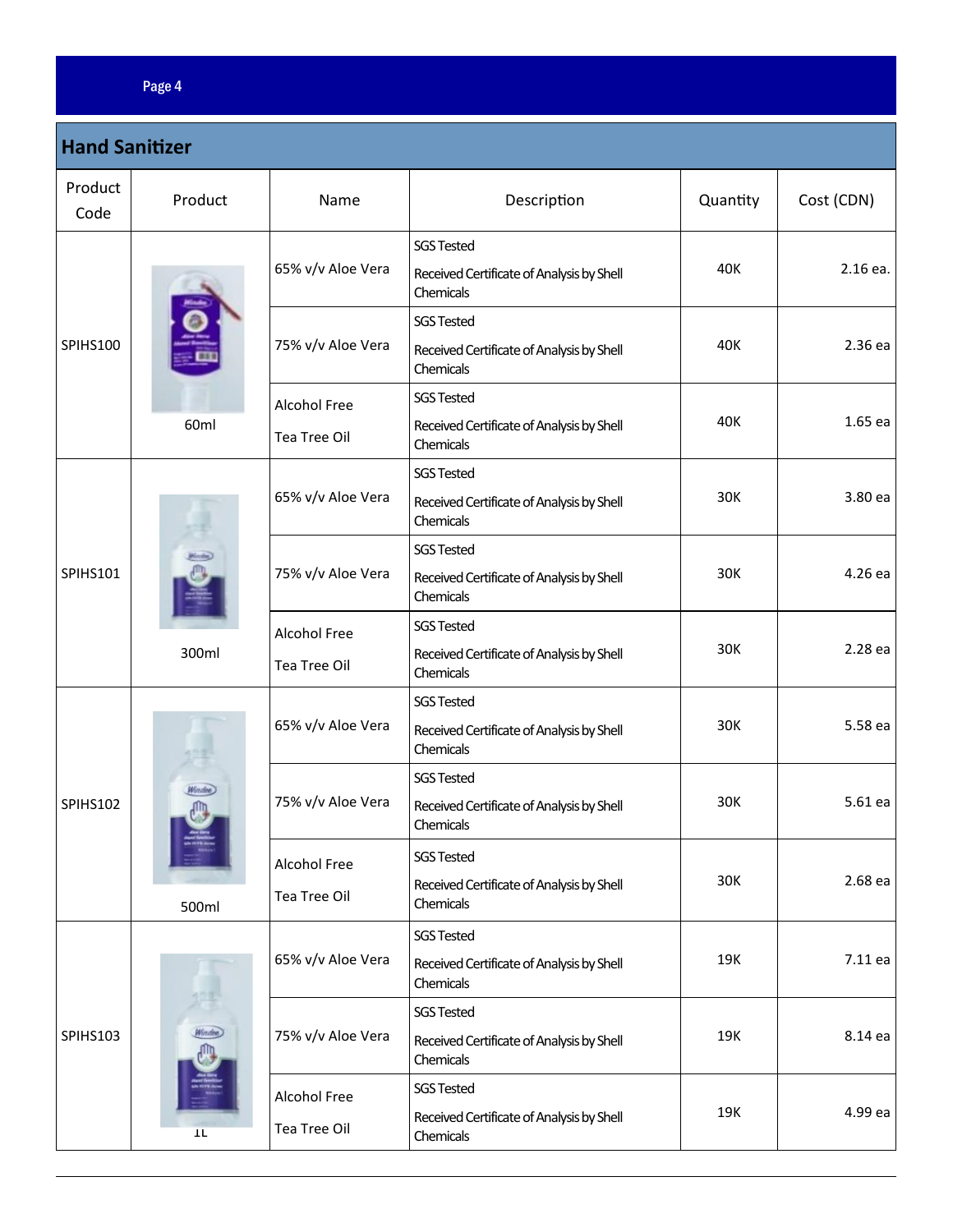### S-P International Page 5

| <b>Personal Protective Equipment</b> |                      |                                                                  |                                                                            |            |                                           |  |
|--------------------------------------|----------------------|------------------------------------------------------------------|----------------------------------------------------------------------------|------------|-------------------------------------------|--|
| Product<br>Code                      | Product              | Name                                                             | Description                                                                | Quantity   | Cost (CDN)                                |  |
| SPIBLU100                            | <b>NBR</b><br>Gloves | Disposable Nitrile<br><b>Examination Gloves</b><br>(Powder Free) | Sizes XS, S, M, L, XL Available<br>ISO 0991:2005<br>EN ISO 13485:2016      | $1K$       | \$150.00/1000<br>(Box of 100)<br>MOQ 5000 |  |
| SPIIG001A                            |                      | Level 1<br><b>Isolation Gown</b>                                 | One Size<br>40g PP+PE<br>FDA Approved & CE Certification                   | 100K<br>1M | 10.20 ea<br>7.62 ea                       |  |
| SPIIG001B                            |                      | Level 1<br><b>Isolation Gown</b>                                 | One Size<br>28g SPP<br>FDA Approved & CE Certification                     | 100K<br>1M | 11.52 ea<br>7.99 ea                       |  |
| SPIIG0020                            |                      | Level 2<br><b>Isolation Gown</b>                                 | One Size<br>63g Professional SMT fabric<br>FDA Approved & CE Certification | 100K<br>1M | 34.10 ea<br>30.58 ea                      |  |
| SPISG0030                            |                      | Level 3<br>Surgical Gown                                         | One Size<br>35g SMs fabric<br>FDA Approved & CE Certification              | 50K        | 14.34 ea                                  |  |
| SPISG0040                            |                      | Level 4<br>Surgical Gown                                         | One Size<br>FDA Approved & CE Certification                                | 50K        | 15.53 ea                                  |  |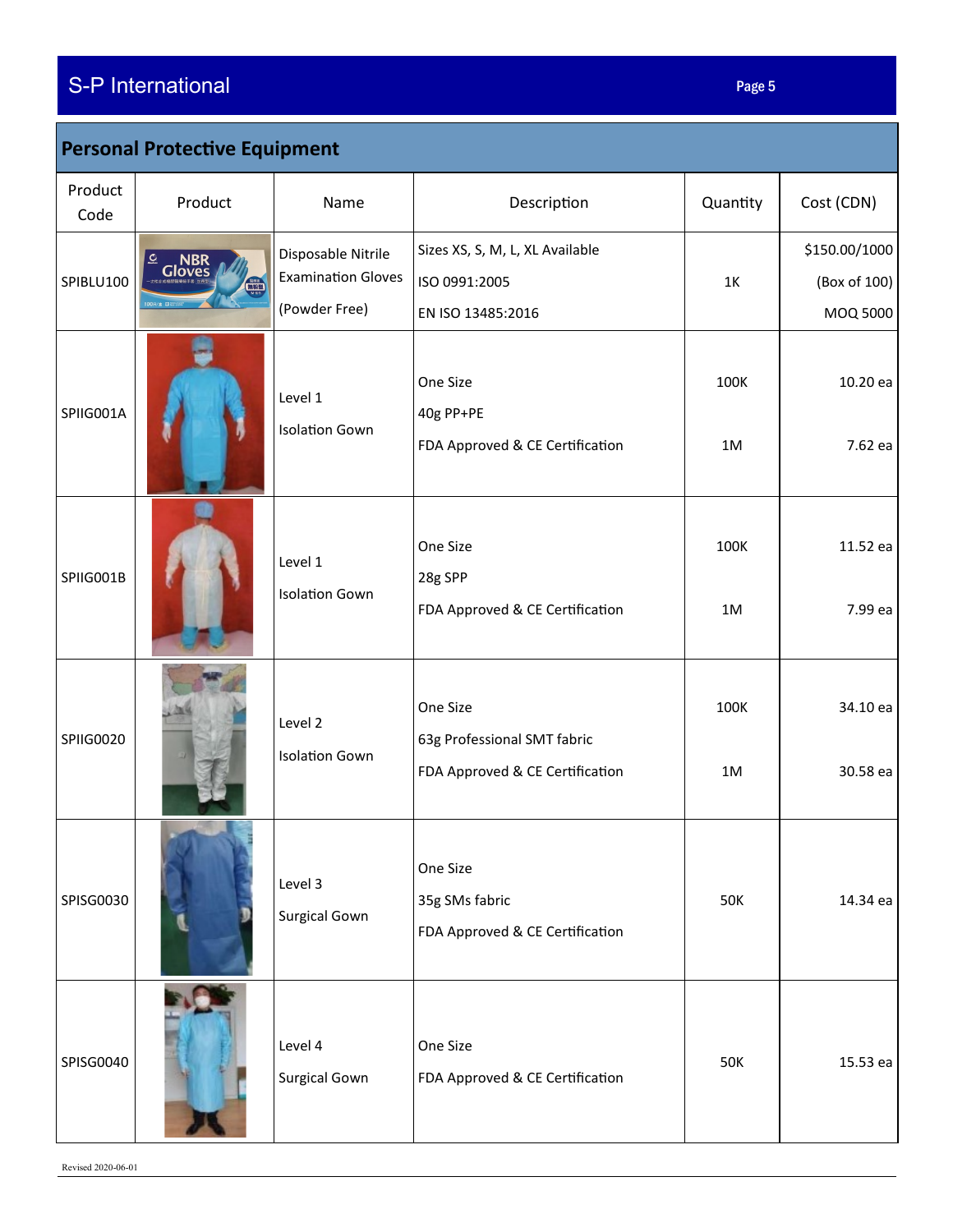### Page 7

Г

| <b>Medical Cotton Swabs</b> |         |                                                           |                                                                              |                     |            |  |  |
|-----------------------------|---------|-----------------------------------------------------------|------------------------------------------------------------------------------|---------------------|------------|--|--|
| Product<br>Code             | Product | Name                                                      | Description                                                                  | Minimum<br>Quantity | Cost (CDN) |  |  |
| SPIMS001                    |         | <b>Oujie Cotton Swabs</b><br>in Sterilized plastic<br>bag | 100mm Bamboo Stick<br><b>Medical Use</b><br>50pcs/bag, 480 bags per carton   | 24,000              | 0.31 bag   |  |  |
| SPIMS002                    |         | <b>Oujie Cotton Swabs</b><br>in Sterilized plastic<br>bag | 100mm Bamboo stick<br><b>Medical Use</b><br>30pcs/bag, 600 bags per carton   | 18,000              | $0.22$ bag |  |  |
| SPIMS003                    |         | <b>Oujie Cotton Swabs</b><br>in Sterilized plastic<br>bag | 100mm Bamboo stick<br><b>Medical Use</b><br>20pcs/bag, 1,440 bags per carton | 28,800              | $0.20$ bag |  |  |
| SPIMS004                    |         | <b>Oujie Cotton Swabs</b><br>(4*24) box (non-<br>sterile) | 100mm Bamboo stick<br><b>Medical Use</b><br>96pcs/box, 120 boxes per carton  | 11,520              | 1.78 box   |  |  |

### NOTES:

Minimum order 5000 pcs

Contact S-P International for volume pricing.